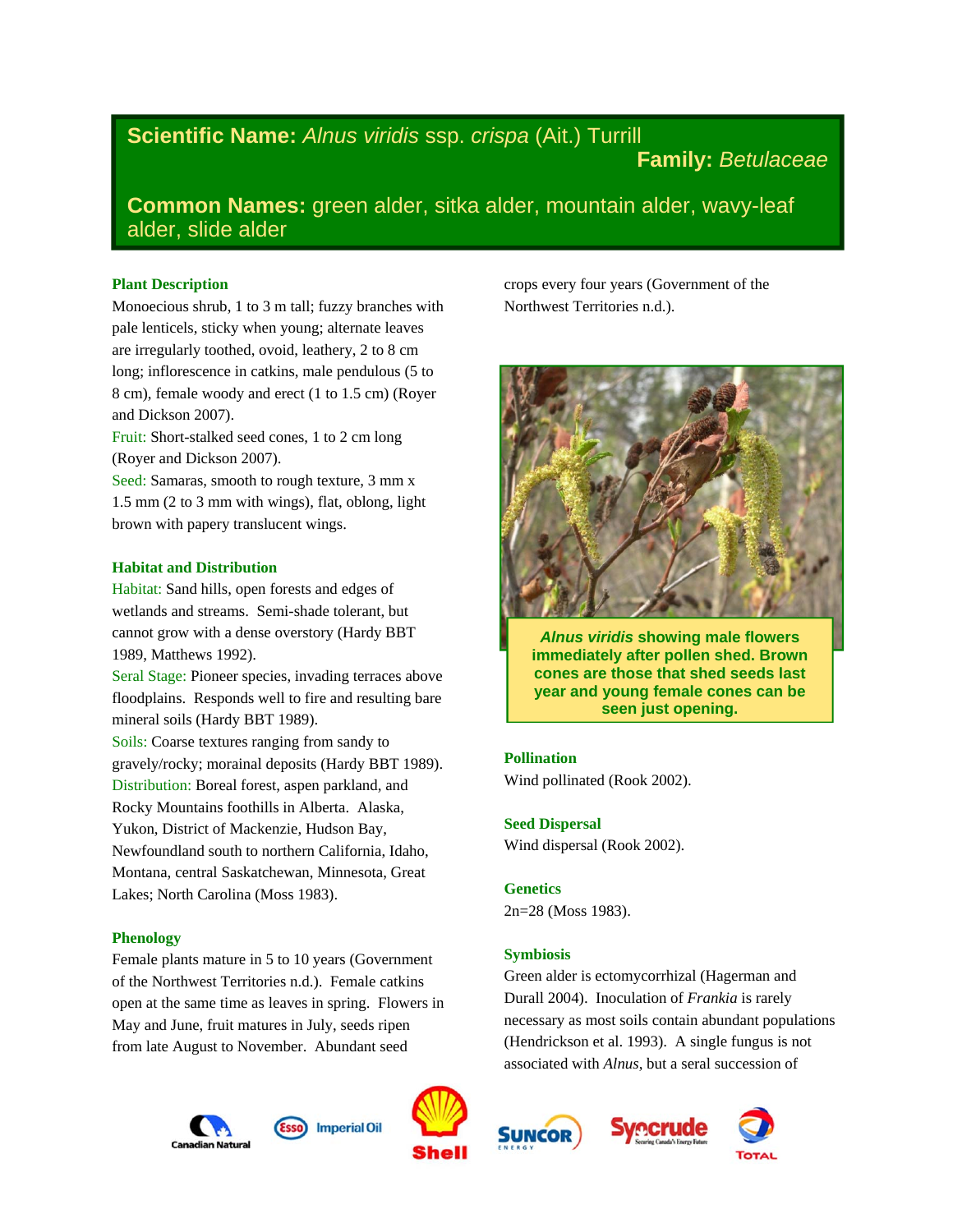mycorrhizal species follows both plant succession as well as aging of the dominant plants of a community (Sampo et al. 1997).



**Seedling of** *Alnus viridis* **grown from directly sown seeds.** 

#### **Seed Processing**

Collection: Female catkins are easily stripped or snipped from low branches, or by bending branches to bring catkins within reach.

Seed Weight: 0.135 to 0.222 g/1,000 seeds (0.2 average).

Harvest Dates: Late August (WRC pers. comm.). Collect September 15 to October 15 (Formaniuk 2013).

Cleaning: Air-dry fruits in paper at 15 to 25°C. Crush material or remove large chaff and crush remaining material. Sieve to remove seeds from woody catkins using appropriate size screens. Small chaff and dust can be removed by winnowing. Storage Behaviour: No literature found.

Storage: Store in sealed containers at cool temperatures (2 to 5°C) (Young and Young 1992).





Longevity: Seeds are viable for at least 2 years when stored dry at room temperature. 0% to 34% viability lost after 4 years hermetic storage at 2 to 4°C with 5.7% to 7.2% moisture content (Royal Botanic Gardens Kew 2008).

## **Propagation**

Natural Regeneration: Sprouts from root crown *in situ* (Rook 2002.

Germination: 10% to 20% germination in the first month with seeds from northeastern Alberta. Seed germinated after approximately 12 days, 28% of the seed germinated in temperatures of 30/20°C, low quality of seed is due to the possibility that the light weight of the seeds makes it more difficult to remove empty seed (Bonner and Karrfalt 2008). Fresh seed was found to exhibit some dormancy but no dormancy was found after 1 year in the soil (Bonner and Karrfalt 2008).

Pre-treatment: Cold stratification of 30 days. Wood (pers. comm.) suggests 21 day cold stratification before seeding; Formaniuk (2013) suggests 60 days stratification; Nichols (1934) suggests 60 to 90 days cold stratification.

Vegetative Propagation: Propagates by layering (Rook 2002). It also sprouts from the root crown if damaged or cut (Matthews 1992). They cannot be grown from cuttings (USDA NRCS n.d.).

Greenhouse Timeline: 20 weeks in the greenhouse before the seed can be out-planted. Plants can be over wintered for a spring or fall plant (Wood pers. comm.). Plant for 100 days before harvest (Formaniuk 2013).

#### **Aboriginal/Food Uses**

Food: Dry alder wood is burned to smoke salmon (Marles et al. 2000).

Medicinal: Stems can be boiled to treat upset stomachs. Roots can be used in a decoction to treat menstrual cramps. Inner bark decoction can be used as a wash for sore eyes and bark can be taken as a laxative (Marles et al. 2000).

Other: Bark and stem pieces, once chopped and boiled, make a red to brown dye for hides. Carved





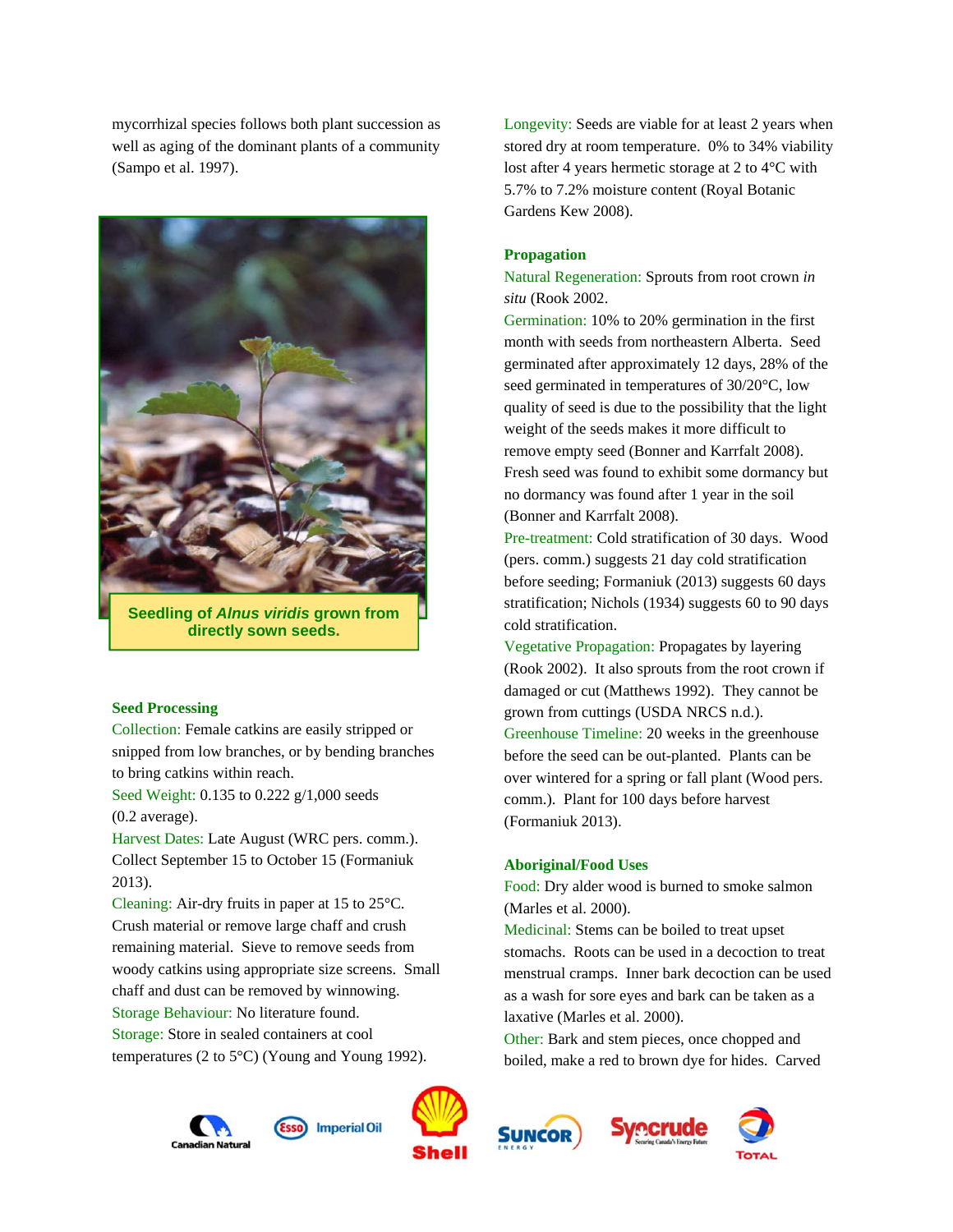tools and implements can be made out of alder wood. Peat moss burned with rotten alder wood can be used to smoke hides during tanning. Also, rotten wood can be burned to repel mosquitoes (Marles et al. 2000). Wood was burned as heat source where other fuels where scarce (Matthews 1992).

#### **Wildlife/Forage Usage**

Wildlife: Heavily browsed by moose and caribou in some areas; consumed in small quantities by deer; muskrat, beaver and cottontail. Snowshoe hares feed on twigs and foliage; birds feed on catkins, seeds, and buds; winter forage for white tailed ptarmigan (Matthews 1992).

Livestock: May be important as secondary forage for cattle (Matthews 1992).

Grazing Response: Resistant to grazing, regenerates from rhizomes and seed (Hardy BBT 1989).

## **Reclamation Potential**

Increases soil organic matter through nitrogen fixation. Early serial species that invades disturbed site. Provides protection from wind and sun to young spruce trees (Hardy BBT 1989).

*Alnus viridis* also increases above ground biomass accumulation in *Pinus banksiana* stands (Vogel and Gower 1998).

#### **Commercial Resources**

Availability: Several Alberta nurseries carry propagules.

Seeds have been collected by the Oil Sands Vegetation Cooperative for use in the Athabasca Oil Sands Region.

Cultivars: None are known.

Uses: The treetops are used for interior decorating (the trunks and branches are used to produce natural to looking, semi to artificial trees with silk leaves), and the branches are used for baskets, wreaths, birdcages and decorative furniture (Marles et al. 2000).

#### **Notes**

*Alnus viridis* is listed as 97% intact (less occurrences than expected) in the Alberta oil sands region (Alberta Biodiversity Monitoring Institute 2014). Can be a major competitor for conifer seedlings (Matthews 1992).

#### **Photo Credits**

Photos: Wild Rose Consulting, Inc.

### **References**

Alberta Biodiversity Monitoring Institute, 2014. The status of biodiversity in the oil sands region of Alberta. Alberta Biodiversity Monitoring Institute, Edmonton, Alberta. 47 pp. http://www.abmi.ca/FileDownloadServlet?filename= The%20Status%20of%20Biodiversity%20in%20the %20Oil%20Sands%20Region%20of%20Alberta\_201 4 Supplemental%20Report.docx&dir=REPORTS\_U PLOAD[Last accessed June 16, 2014].

Bonner, F.T. and R.P Karrfalt, 2008. The Woody Plant Seed Manual. United States Department of Agriculture. Agriculture Handbook 727. pp. 149- 290.

Formaniuk, S., 2013. "It's all in the timing". Canadian Reclamation 13(2): 26-31.

Government of the Northwest Territories, n.d. Green alder *Alnus crispa ssp. crispa*. IN: NWT Species Monitoring – Infobase. http://nwtspeciesatrisk.com/en/Infobase?page=Infoba se [Last accessed January 6, 2014].

Hagerman S. and D. M. Durall, 2004.

Ectomycorrhizal colonization of greenhouse-grown Douglas-fir (*Pseudotsuga menziesii*) seedlings by inoculum associated with the roots of refuge plants sampled from a Douglas-fir forest in the southern interior of British Columbia. Canadian Journal of Botany 82: 742-751.

Hardy BBT Limited, 1989. Manual of plant species suitability for reclamation in Alberta - 2ndEdition. Alberta Land Conservation and Reclamation Council